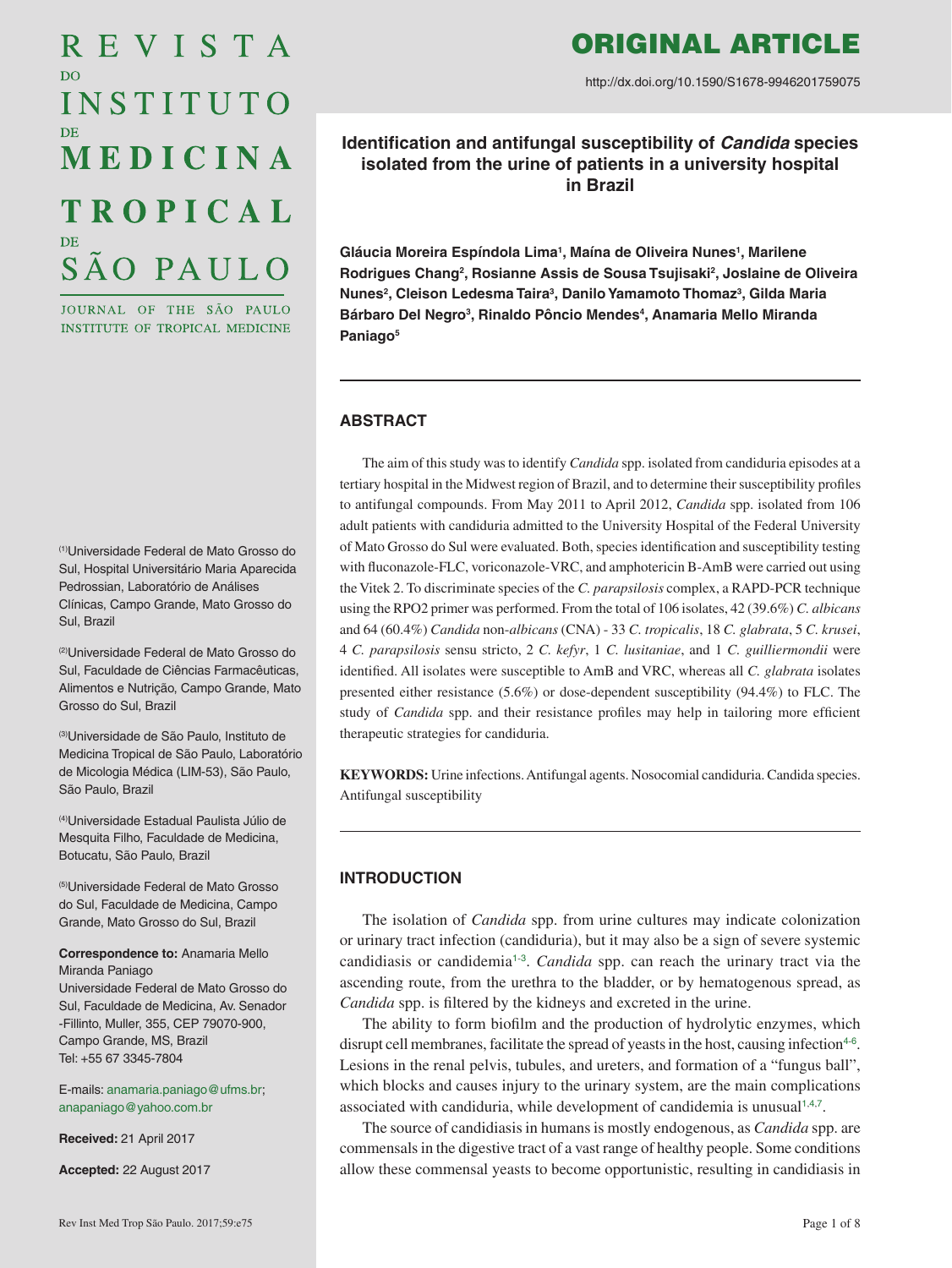different sites of the body. Previous studies have shown that advanced age, female sex, urinary tract abnormalities, drainage catheters used in hospitalized patients, diabetes, malignancies, as well as the use of broad-spectrum antibiotics, corticosteroids and immunosuppressive agents are high-risk conditions for developing urinary tract infections[3](#page-5-0),[8](#page-5-0),[9](#page-5-0). Candiduria is frequently found in critically ill patients, in those who present with metabolic and immunosuppressive diseases, as well as in patients undergoing surgical procedures or facing long hospital stays $4,10$  $4,10$  $4,10$ .

<span id="page-1-3"></span><span id="page-1-2"></span>A study conducted in Spain revealed that 22% of critically ill patients hospitalized for more than seven days in intensive care units (ICUs) developed candiduria, and 10-15% urinary tract infections in the ICU were caused by the genus *Candida*<sup>[11](#page-5-0)</sup>. In the United States, from years 1995-2001, it was estimated that there was an average of 25,000 cases of candiduria per year. Around one third of hospitalized patients with positive urine cultures for *Candida* spp were from the ICU, where the use of urinary catheters is frequent<sup>[12](#page-5-0),[13](#page-5-0)</sup>. Moreover, it was found that a patient in a given ICU who is exposed to four different antibiotics has about a 35% risk of developing candidemia, and if *Candida* is isolated from another site, such as in urine, the risk increases to  $80\%$ <sup>[13](#page-5-0)</sup>.

<span id="page-1-4"></span>In severe systemic episodes of *Candida* infections, management of clinical conditions and enhanced patient survival depend on rapid interventions. Thus, correct identification of the pathogen and administration of specific antifungal therapies are crucial for patient recovery<sup> $1,14,15$  $1,14,15$  $1,14,15$  $1,14,15$  $1,14,15$ </sup>.

<span id="page-1-7"></span><span id="page-1-6"></span>The etiology of candiduria varies according to the geographic region, study period, and type of hospital. *Candida albicans* is the most prevalent candiduria agent; however, *Candida* non-*albicans* (CNA) species have been reported worldwide<sup>[15](#page-5-0),[16](#page-5-0)</sup>.

The emergence of CNA species with reduced susceptibility or intrinsic resistance to antifungal compounds, mainly the azoles, is a major problem due to the increasing use of fluconazole (FLC) in candidiasis therapy<sup>[7](#page-5-0),[17](#page-6-0)</sup>. In addition, studies conducted in ICU settings have reported that patients with candiduria have increased mortality rates when compared with similar patients without candiduria<sup>[11](#page-5-0)</sup>. Therefore, early and accurate species identification, as well as investigations of antifungal susceptibility profiles of isolates, is indispensable for determining appropriate therapies for treating episodes of recurrent candiduria and/or persistent candidemia related to candiduria.

Therefore, the monitoring of epidemiological data in hospitals across different regions is important for establishing efficient control measures. The aim of this study was to identify the various species of *Candida*  isolated from candiduria episodes in a tertiary hospital in the Midwest region of Brazil, as well as to determine the *in vitro* susceptibility profiles of these species to various antifungal compounds.

# <span id="page-1-1"></span><span id="page-1-0"></span>**PATIENTS AND METHODS**

#### **Patients**

This study was conducted at the University Hospital, Federal University of Mato Grosso do Sul, Campo Grande, MS, from May 2011 to April 2012. It was approved by the institutional Ethics Committee in Research with Human Beings (process Nº 86663, date of approval 08/30/2012). Adult female and male patients who were admitted to any hospital ward and presented with positive urine cultures for *Candida* spp. at least 1,000 CFU/mL were included in the study.

#### <span id="page-1-5"></span>Isolation and phenotypic identification

Urine sample sediments were initially seeded in Chromogenic Candida Selective Agar (CHROMagar, DIFCO; Becton Dickinson France S.A., Le Pont de Claix, France) for identification of *Candida* species. After inoculation, plates were incubated for 24-48 h at 30 °C and colonies were identified based on the chromogenic reaction produced, according to the standard instruction from the manufacturers.

The confirmation of *Candida* species identification and the antifungal susceptibility was performed using the automated Vitek 2 system (bioMérieux, Marcy-l'Etoile, France). From each sample, a yeast suspension was prepared in sterile saline (0.9%), using the densitometer (Densichektm Vitek 2). Yeast suspensions were added and incubated at 35.5 °C for 18 to 24 h. The equipment classified the final reading and biochemical differentiation reactions as excellent.

<span id="page-1-9"></span><span id="page-1-8"></span>Differentiation of the *C. parapsilosis* complex species was performed by random amplified polymorphic DNA-polymerase chain reaction (RAPD-PCR) with the RPO2 primer (5'-GCGATCCCCA-3'), according to Rycovska *et al.*[18](#page-6-0).

<span id="page-1-10"></span>*C. parapsilosis* isolates were re-suspended in saline with turbidity equivalent to 0.5 in the McFarland scale, centrifuged at 5000 x g and the pellets were subjected to DNA extraction. The final volume of reactions was 50 µL containing 20 ng of genomic DNA of each sample, 1.5 U of GoTaq DNA polymerase (Promega Co., USA), 10 µL of 5x concentrated buffer  $(1.5 \text{ mM MgCl}_2, 200 \mu\text{M dNTP})$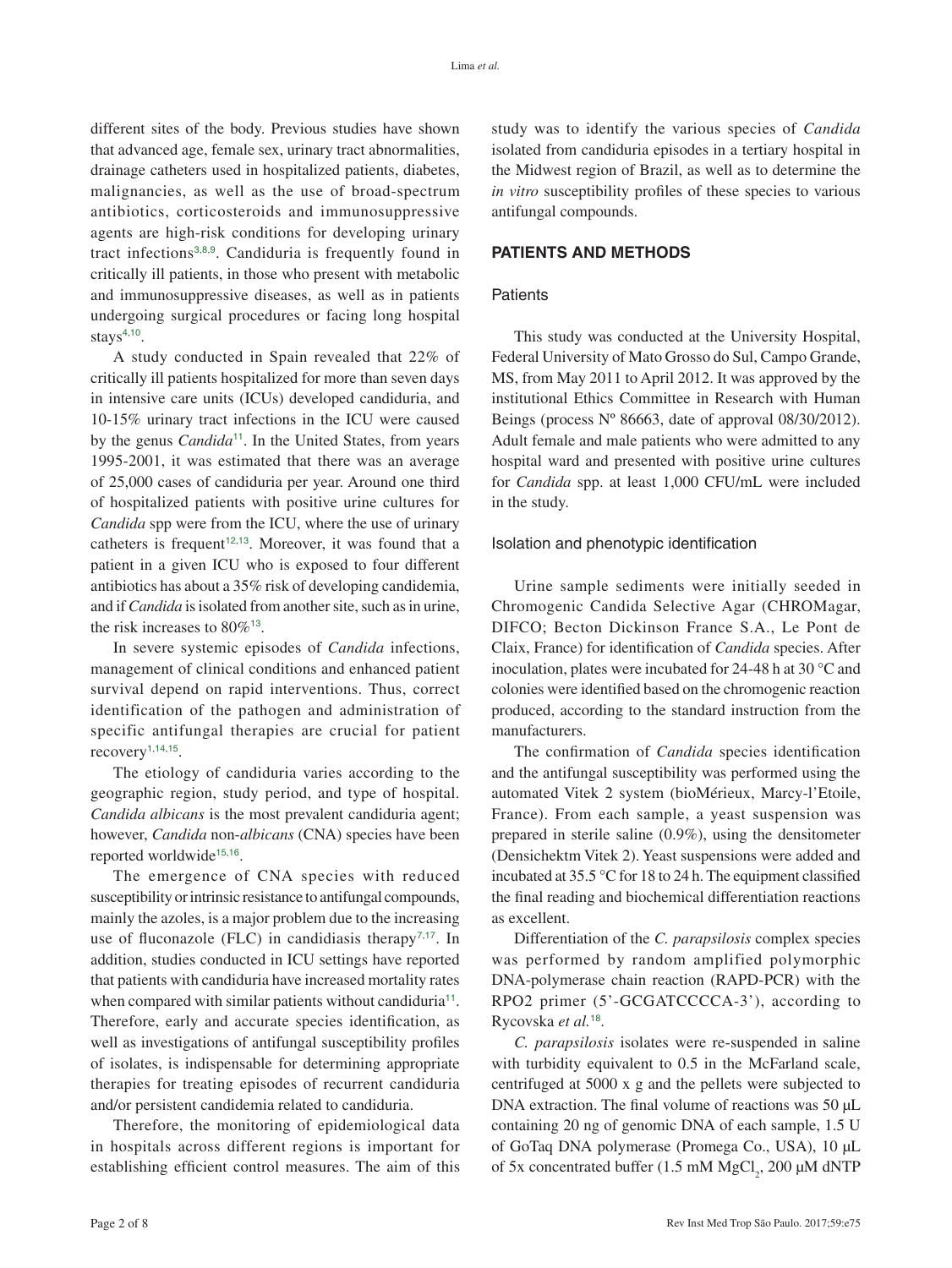and 1 µM of primer RPO2). Amplifications were performed in a Veriti Thermocycler (Life Technologies, USA). After a first cycle of denaturation for 2 min at 94 °C, 35 cycles of denaturation at 94 °C for 1 min, annealing at 36 °C for 1 min, and extension at 72 °C for 75 s were performed, with a final extension step of 10 min at 72 °C.

Reference strains ATCC (American Type Culture Collection) were used as positive controls [*C. parapsilosis* (ATCC 22019), *C. orthopsilosis* (ATCC 96141) and *C. metapsilosis* (ATCC 96143)]. Amplified DNA products were separated by electrophoresis in a 1.5% agarose gel (Invitrogen, USA) with Tris-EDTA pH 8.0 buffer, stained with GelRed (Biotium, USA).

#### Antifungal susceptibility testing

Determination of the minimum inhibitory concentration (MIC) was performed using the automated Vitek 2 (bioMérieux) system with the following antifungal drugs: amphotericin B (AmB), FLC, and voriconazole (VRC).

<span id="page-2-1"></span>The minimum inhibitory concentration (MIC) breakpoints used for fluconazole and voriconazole were those suggested by Laboratory Standards Institute's M27-S4 document<sup>[19](#page-6-0)</sup>, for *C. albicans*, *C. tropicalis* and *C. parapsilosis*  $\leq$  2  $\mu$ g/mL were susceptible, 4  $\mu$ g/mL were susceptible dose-dependent (SDD) and  $\geq 8$  µg/mL were resistant. For C. glabrata isolates,  $\leq 32 \text{ µg/mL}$  were SDD and  $\geq 64 \mu g/mL$  were resistant. Due to a lack of consensus about the definition of MIC breakpoints for amphotericin B, we considered values suggested by previous publications<sup>[20](#page-6-0)</sup>, MICs  $\leq 1$  µ g/mL as susceptible and MICs  $\geq 2$  µ g/mL as resistant.

From the growth on Sabouraud dextrose agar for 24 h, a yeast suspension with turbidity equivalent to 0.5 in the MacFarland was prepared to test the performance of the broth microdilution test.

<span id="page-2-3"></span>The MIC values of FLC (Pfizer) were confirmed by the microdilution broth technique<sup>21</sup> using the RPMI-1640 culture medium (Vitrocell). The stock solution of FLC (5120 µg/mL) was thawed at room temperature and diluted in a twofold dilution ratio.

Flat-bottom microdilution plates containing 100 µL of the twofold serial dilutions of FLC were inoculated with 100  $\mu$ L of *Candida* suspensions. The final inoculum concentration was 0.5 to 2.5×103 CFU/mL and the final ranges of the tested FLC dilutions were 0.25 to 128 µg/mL. Microdilution plates were incubated at 37 °C for 24 h. Each sample was tested in triplicate.

The quality control strains *C. krusei* (ATCC 6258) and *C. parapsilosis* (ATCC 22019) were provided by the Central Laboratory of Mato Grosso do Sul (LACEN-MS).

#### Statistical analysis

Statistical analysis was performed using the Minitab software version 14 (Minitab Inc., State College, PA, USA). To determine the association between variables, the chisquared  $(x^2)$  or the Fisher's exact test were used; a *p*-value <0.05 was considered significant.

#### **RESULTS**

#### Patients' epidemiological characteristics

During the study period, 106 adult patients were diagnosed with candiduria; 58 (54.7%) patients were female and 48 (45.3%) were male. The patients' ages ranged from 19 to 93 years, with a median of 68 years. Twelve (11.3%) patients were aged between 18 and 30 years, 25 (23.6%) between 31 and 60 years, and 69 (65.1%) were older than 60 years. Regarding the hospital setting, 33 patients (31.1%) were admitted to the ICU, 33 (31.1%) to emergency medical care, 20 (19.0%) to internal medical clinical wards, eight  $(7.5\%)$  to the coronary unit, five  $(4.7\%)$  to the surgical units, four  $(3.8\%)$  to the maternity ward, two  $(1.9\%)$  to the infectious diseases ward, and one patient (0.9%) to the renal unit.

#### *Candida* species

<span id="page-2-2"></span>The CNA species predominated, occurring in 64 (60.4%) patients. There was no identification of more than one species in the same patient. CNA was more likely to be observed in patients older than 60 years when compared to those younger than 60 years (68.1% versus 48.9%, respectively; *P*=0.026). *C. albicans*, *C. tropicalis*, and *C. glabrata* species were the most frequently isolated, accounting for 87.7% of all infections. The frequency of *C. albicans* (39.6%) and *C. tropicalis* (31.1%) cases did not differ from one another, and they were more frequently found than *C. glabrata* (17.0%) ([*C. albicans* = *C. tropicalis*] > *C. glabrata*; *P*<0.05).

The four samples phenotypically identified as *C. parapsilosis* (sensu lato) weremolecularly characterized as *C. parapsilosis (sensu stricto)* after performing the RAPD assay [\(Figure 1\)](#page-3-0).

#### <span id="page-2-0"></span>Antifungal susceptibility

All isolates showed MIC = 1  $\mu$ g/mL for AmB and an MIC =  $0.012 \mu g/mL$  for VRC; therefore, they were considered susceptible. Regarding FLC, *C. krusei* and all *C. glabrata* isolates showed MIC values that were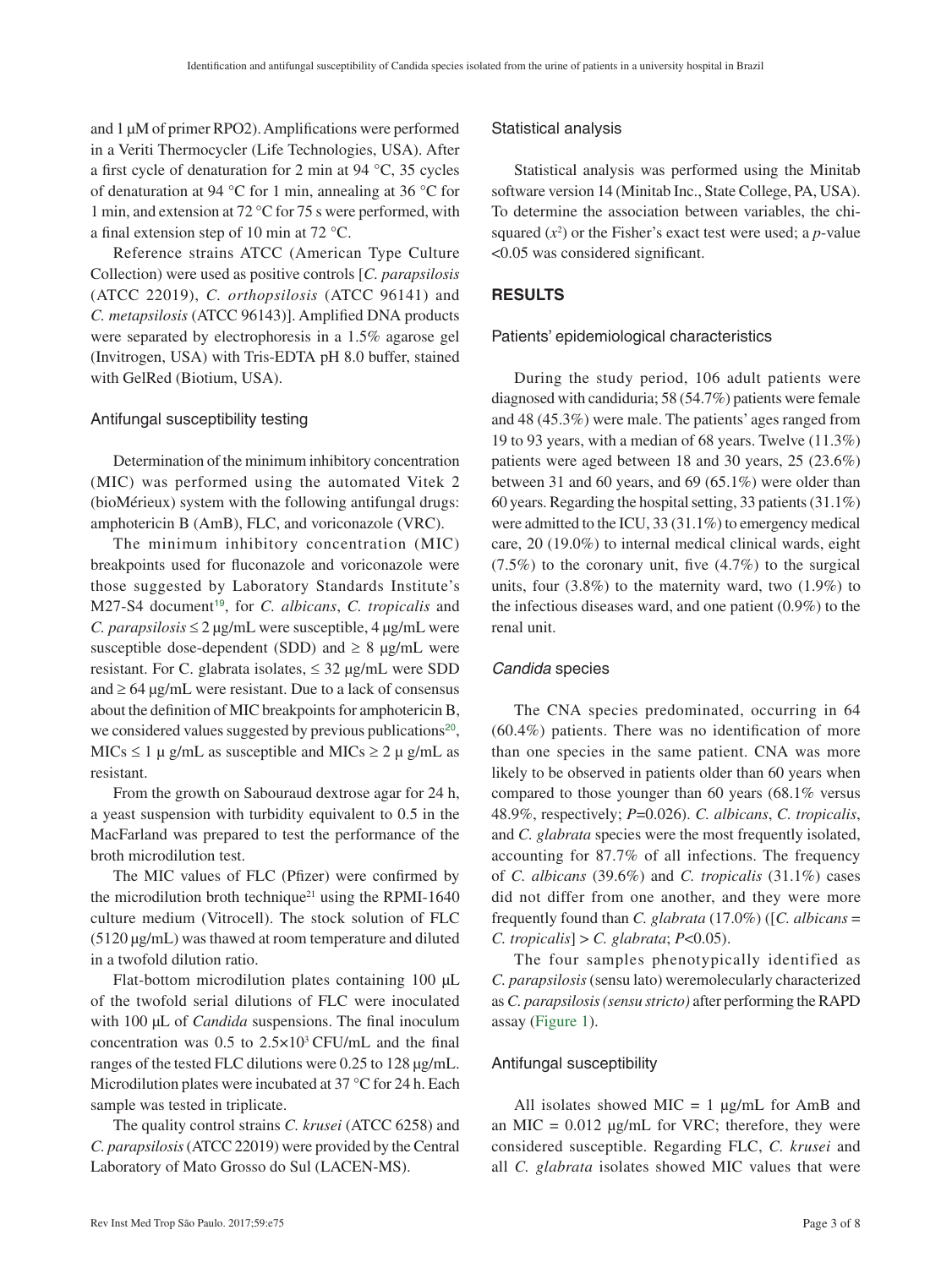<span id="page-3-0"></span>

**Figure 1** - Agarose gel showing the RAPD products obtained from *Candida parapsilosis* complex isolates and ATCC strains. Lane L - 100 bp molecular weight marker (GE Healthcare); lanes 1-4 - *Candida parapsilosis* complex isolates, all identified as *Candida parapsilosis sensu stricto*; lane 5 - *C. parapsilosis sensu stricto* (ATCC 22019); lane 6 - *C. orthopsilosis* (ATCC 96141); lane 7 - *C. metapsilosis* (ATCC 96143). RAPD= random amplified polymorphic DNA; ATCC=American Type Culture Collection

<span id="page-3-2"></span>compatible with the SDD or R categories [\(Table 1\)](#page-3-1). *C. kefyr*, *C. guilliermondii*, and *C. lusitaniae* were 100% susceptible  $(MIC = 2 \mu g/mL)$ .

<span id="page-3-3"></span>We did not observe associations among any of the studied variables with FLC resistance or SDD to FLC [\(Table](#page-4-0) 2). However, the mean number of *C. glabrata* isolated from ICU patients was higher than the numbers obtained from patients admitted to all the other hospital wards (22.7% versus 7.5%, respectively; *P*=0.043).

## **DISCUSSION**

The correct identification of yeasts isolated from the

urine cultures of hospitalized patients, as well as the yeasts' antifungal susceptibility profiles, are relevant for determining appropriate treatments and urinary tract infection management<sup> $1,3$  $1,3$  $1,3$ </sup>. This study revealed a greater proportion of CNA isolates from urine samples, which points to the emergence of strains resistant to FLC in our hospital.

There was a higher frequency of candiduria in women. Previous studies have shown that up to 30% of healthy women may experience persistent vulvovaginal colonization by *Candida* spp. This colonization, facilitated by the female anatomy, can ascend to the bladder and kidneys, causing urinary tract infections<sup>[22](#page-6-0)-[24](#page-6-0)</sup>.

<span id="page-3-5"></span><span id="page-3-4"></span>Similar to other reports, most patients in our study were over 60 years of age. In general, older adults tend to exhibit natural modifications of the immune system, resulting in longer hospital stays in critical care units and the need of urinary catheters<sup>[1](#page-5-0),[8](#page-5-0),[24](#page-6-0)-[26](#page-6-0)</sup>.

<span id="page-3-6"></span>Most patients in our study that tested positive for candiduria were hospitalized in ICU or emergency units, where most of them are generally submitted to invasive procedures and monitored with bladder catheters. These conditions may lead to the rupture of anatomical barriers, resulting in changes of the native host microbiota<sup>[2](#page-5-0),[4](#page-5-0),[10](#page-5-0),[20](#page-6-0)</sup>.

It is generally accepted that urine cultures with at least 100,000 CFU/mL, with or without pyuria, can serve as an alert to a possible urinary tract infection, which is initially presumed as a bacterial infection<sup>[5](#page-5-0),[8](#page-5-0),[27](#page-6-0)</sup>. There is no consensus among the authors regarding the cutoff point for interpreting urine cultures containing fungi; however, a minimum count of 1,000 CFU/mL in symptomatic patients has been considered a positive infection $1,11$  $1,11$  $1,11$ . The presence of candiduria in critically ill patients has been regarded as an indicator of invasive candidiasis $27$ .

<span id="page-3-7"></span>The increased prevalence of CNA as a cause of

<span id="page-3-1"></span>**Table 1 -** *Candida* species and antifungal susceptibility in urine isolates (n=106)

| <i>Candida</i> species (n; %)   | Amphotericin B (%) |            |       | Fluconazole (%)    |                     |          | Voriconazole (%) |            |        |
|---------------------------------|--------------------|------------|-------|--------------------|---------------------|----------|------------------|------------|--------|
|                                 | R                  | <b>SDD</b> | $S^*$ | R                  | <b>SDD</b>          | $S^{**}$ | R                | <b>SDD</b> | $S***$ |
| Candida albicans (42; 39.6)     | 0                  | 0          | 100   | 0                  | 0                   | 100      | 0                | 0          | 100    |
| Candida tropicalis (33; 31.1)   | 0                  | 0          | 100   | 0                  | 0                   | 100      | 0                | 0          | 100    |
| Candida glabrata (18; 17.0)     | 0                  | 0          | 100   | 5.6 <sup>(a)</sup> | 94.4 <sup>(b)</sup> | $\Omega$ | $\Omega$         | 0          | 100    |
| Candida krusei (5; 4.7)         | 0                  | 0          | 100   | 100                | $\Omega$            | $\Omega$ | 0                | 0          | 100    |
| Candida parapsilosis (4; 3.8)   | 0                  | 0          | 100   | 0                  | 0                   | 100      | 0                | 0          | 100    |
| Candida kefyr (2; 1.9)          | 0                  | 0          | 100   | 0                  | 0                   | 100      | $\Omega$         | 0          | 100    |
| Candida guilliermondii (1; 0.9) | 0                  | 0          | 100   | 0                  | 0                   | 100      | 0                | 0          | 100    |
| Candida Iusitaniae (1; 0.9)     | 0                  | 0          | 100   | 0                  | 0                   | 100      | 0                | 0          | 100    |

[R = resistant; SDD = susceptible dose dependent; S = susceptible; MIC = minimal inhibitory concentration. \\*\(MIC](#page-3-2)  $\leq$  1  $\mu$ g/mL); \*\*(MIC ≤ 2 µg/mL), \*\*\*(MIC ≤ 0.12 µg/mL); <sup>(a)</sup>(MIC > 64 µg/mL); <sup>(b)</sup>(MIC ≤ 32 µg/mL).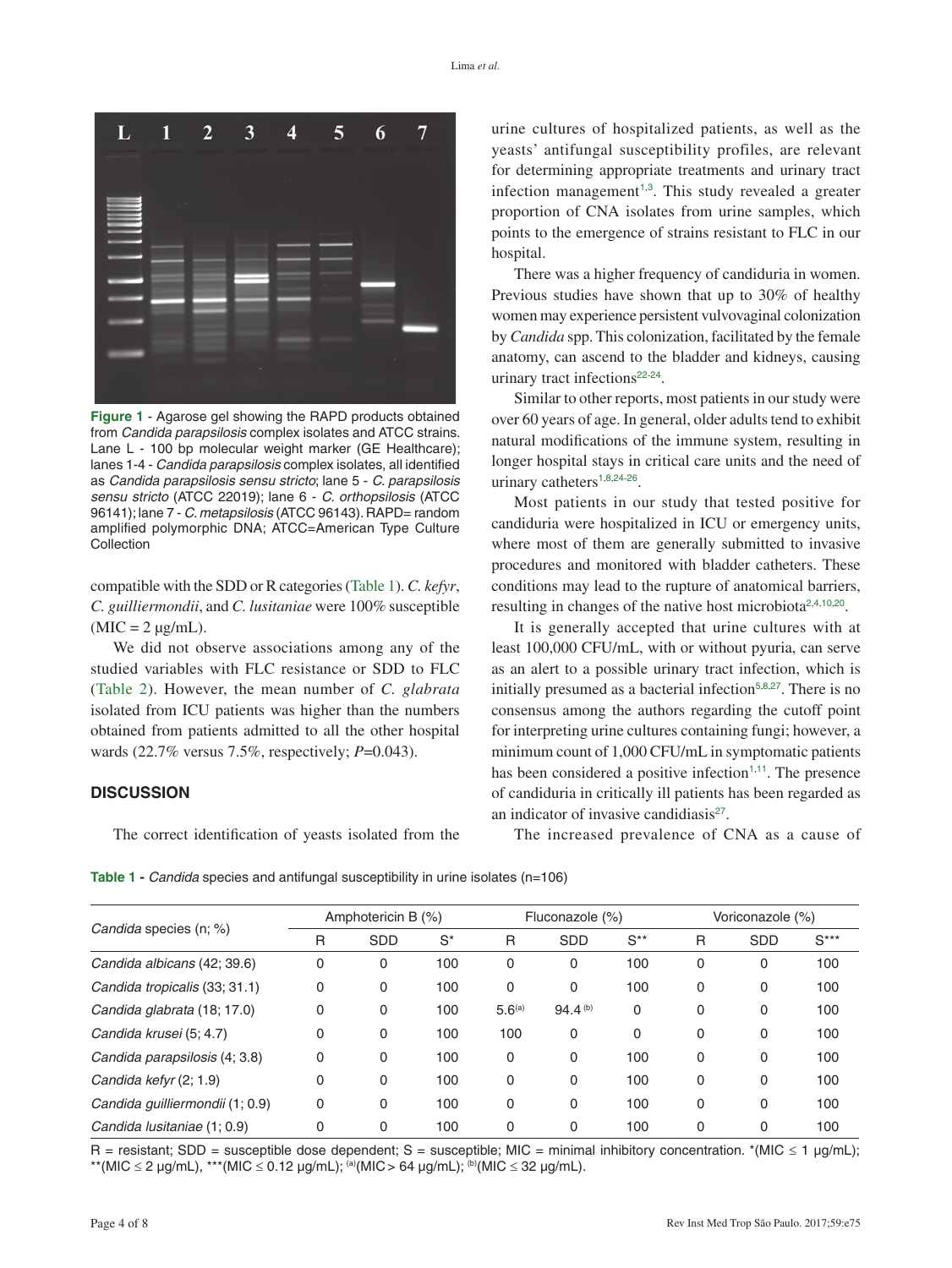|                      |          | Resistant or SDD (n=23) | Susceptible (n=83) | p-value  |  |
|----------------------|----------|-------------------------|--------------------|----------|--|
| Variables            |          | n (%)                   | $n$ (%)            |          |  |
| Inpatient unit       | ER/ICU   | 18 (78.3)               | 48 (57.8)          | 0.074    |  |
|                      | Other    | 5(21.7)                 | 35 (42.2)          |          |  |
| Age $\geq 60$ years  | No       | 6(26.1)                 | 31(37.3)           | 0.316    |  |
|                      | Yes      | 17 (73.9)               | 52(62.7)           |          |  |
| Sex                  | Female   | 14 (60.9)               | 44 (53.0)          | 0.503    |  |
|                      | Male     | 9(39.1)                 | 39 (47.0)          |          |  |
| CFU/mL               | >100.000 | 22(95.7)                | 70 (84.3)          | $0.294*$ |  |
|                      | ≤100.000 | 1(4.3)                  | 13(15.7)           |          |  |
| Leukocytes > 5/field | No       | 2(9.1)                  | 13(15.7)           | 0.732    |  |
|                      | Yes      | 20(90.9)                | 70 (84.3)          |          |  |

<span id="page-4-0"></span>**Table 2 -** Demographic variables and susceptibility to fluconazole (n=106)

[\\*Fisher's exact test. N= number of patients; SDD= susceptible dose-dependent; ER= emergency room; ICU= intensive care unit;](#page-3-3)  CFU= colony-forming units.

<span id="page-4-2"></span><span id="page-4-1"></span>candidiasis in hospital settings has been observed around the world at any site of infection, including the urinary tract<sup>[3](#page-5-0),[28](#page-6-0),[29](#page-6-0)</sup>. The importance of this fact is that CNA species are likely to be resistant to antifungal agents, which reinforces the need to identify various *Candida* species, as well as to assess their susceptibility profile to antifungal agents in hospitalized patients $13,17,30$  $13,17,30$  $13,17,30$  $13,17,30$  $13,17,30$ .

<span id="page-4-9"></span><span id="page-4-6"></span>*C. albicans*, *C. tropicalis*, and *C. glabrata* were the main isolated species in our investigation. The comparison of the *Candida* species prevalence found in the present investigation with other eight Brazilian studies<sup>[16](#page-5-0),[31](#page-6-0)-[37](#page-6-0)</sup> on candiduria revealed a predominance of *C. albicans* in seven of them[16](#page-5-0),[31](#page-6-0)-[36](#page-6-0) and, in the second position, *C. tropicalis* in three studies<sup>[16](#page-5-0),[33](#page-6-0),[35](#page-6-0)</sup>, the same behavior we observed in our study. In one study *C. tropicalis* was the most frequent<sup>[37](#page-6-0)</sup>. The prevalence of *C. parapsilosis*, which was 4.7% in our study, in the other studies ranged from zero to 17.4%<sup>[16](#page-5-0),[31](#page-6-0)-[37](#page-6-0)</sup>. The evaluation of studies carried out in different regions of the country revealed a great similarity in the prevalence of *Candida* species among studies performed in the Midwest region<sup>[16](#page-5-0),[31](#page-6-0),[32](#page-6-0)</sup> and those from the Southeast among themselves[34](#page-6-0),[35](#page-6-0),[37](#page-6-0). *C. albicans* is the most frequently found species in the digestive tracts of healthy people, and it has greater pathogenic mechanisms when compared to other *Candida* spp.[5](#page-5-0),[38](#page-6-0). Emerging *C. tropicalis* causes urinary tract infections primarily in patients presenting chronic degenerative diseases and/or trauma<sup>[17](#page-6-0),[30](#page-6-0),[39](#page-6-0)</sup>.

<span id="page-4-11"></span><span id="page-4-7"></span>The prevalence of *C. glabrata* in our study (17%) was higher than the one found in other earlier Brazilian reports, which ranged from 0 to 12.5 %<sup>[16](#page-5-0),[31](#page-6-0)-[35](#page-6-0),[37](#page-6-0)</sup>. Our data corroborate previous findings, which have shown that *C. glabrata* has emerged in tertiary hospitals in recent years, both in Brazil and in other countries<sup>[8](#page-5-0),[40](#page-6-0)</sup>.

<span id="page-4-15"></span><span id="page-4-14"></span>The *C. parapsilosis* complex has emerged as a primary agent of urinary tract infections in hospitalized patients due to its capacity to form biofilm<sup>[36](#page-6-0),[41](#page-6-0)</sup>. Not all members of the *C. parapsilosis* complex are virulent; among them, *C. metapsilosis* appears to present the lowest virulence, but this evidence is still limited $42$ . This reinforces the importance of differentiating *C. parapsilosis* in clinical studies, including isolates from other anatomic sites<sup>[43](#page-6-0)</sup>. In our study, the four (3.8%) isolates that belong to the *C. parapsilosis* complex were identified as *C. parapsilosis (sensu stricto)*.

<span id="page-4-17"></span><span id="page-4-16"></span><span id="page-4-10"></span><span id="page-4-8"></span><span id="page-4-4"></span><span id="page-4-3"></span>Several studies have shown the emergence of antifungal resistance, especially FLC resistance in *C. albicans*[44](#page-7-0); however, all of the *C. albicans* isolates were susceptible to AmB, FLC, and VRC. Moreover, the non-albicans species were also susceptible to the tested drugs, except *C. krusei*, which is intrinsically resistant to FLC. Furthermore, all isolates of *C. glabrata* were also resistant or SDD to this azole. Resistance to FLC or AmB has already been described in *C. glabrata*[27](#page-6-0) and *C. tropicalis*[30](#page-6-0).

<span id="page-4-18"></span><span id="page-4-13"></span><span id="page-4-12"></span><span id="page-4-5"></span>In Brazil, five studies from different regions evaluated the susceptibility to FLC of *Candida* species isolated from urine[5](#page-5-0),[32](#page-6-0)-[34](#page-6-0),[45](#page-7-0). Using the broth microdilution method to evaluate *C. albicans* isolates, one study showed no resistance to FLC[34](#page-6-0), as did ours, and another showed 15.0% of resistance[5](#page-5-0) . Using the disk diffusion, 7.5%[5](#page-5-0) and 75%[33](#page-6-0) of resistance to FLC were observed. The isolates of *C. tropicalis* were 100% sensitive to FLC, using the broth microdilution method, in two studies<sup>[34](#page-6-0),[45](#page-7-0)</sup> and 12.5% of resistance in one[5](#page-5-0) , confirming our findings. Using the disk diffusion method, high rates of FLC resistance were observed[32](#page-6-0),[33](#page-6-0). Regarding *C. parapsilosis*, there was no resistance to  $FLC^{34}$  $FLC^{34}$  $FLC^{34}$ , as in the present study. We have also observed variations in the susceptibility profile of *Candida*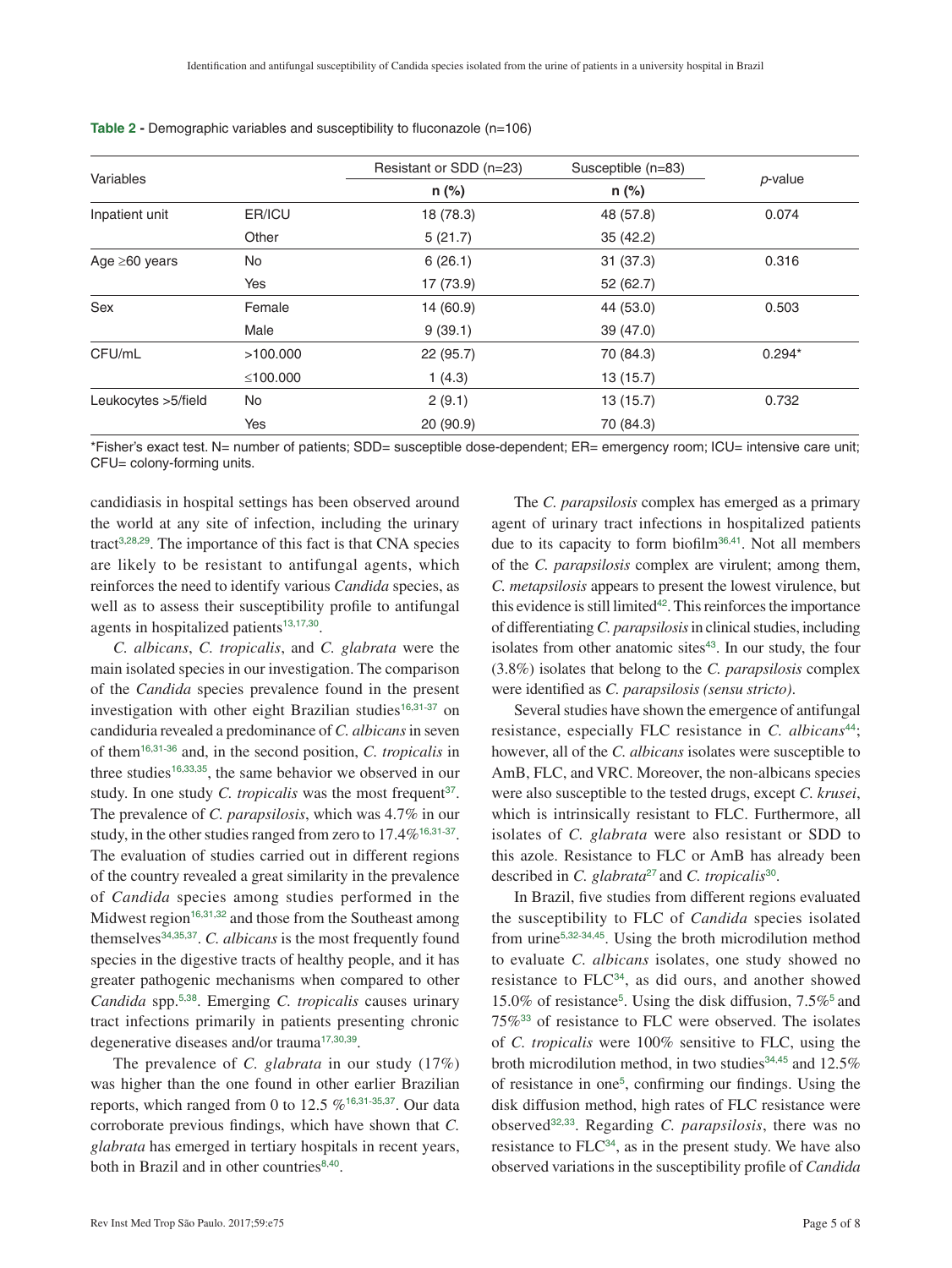<span id="page-5-0"></span>species to the most common antifungal agents of hospital use, especially to FLC, depending on the *Candida* species, methodology used, number of cases studied and year of publication.

The increasing prevalence rates of these species, which feature high MIC values for FLC, have already been reported in North America and Europe<sup>1,8,[44](#page-7-0),[46](#page-7-0)</sup>. Some reports have demonstrated that this change in the susceptibility profile to FLC may be a consequence of the indiscriminate use of this antifungal agent in nosocomial settings $8,44,47$  $8,44,47$  $8,44,47$  $8,44,47$ . In this study, the patients' previous use of FLC was not investigated. In fact, all *C. parapsilosis (sensu stricto)* isolates were susceptible to AmB, FLC, and VRC, corroborating the findings of other authors $42,48$  $42,48$  $42,48$ .

In serious and systemic infections, the patient's survival depends on the early intervention and specific antifungal therapy. Delays to initiate an effective antifungal therapy among hospitalized patients is associated with high mortality<sup>1</sup>. Candiduria in seriously ill patients should be carefully evaluated, as this medical condition may be the only indicator of invasive candidiasis. Its detection increases the chances of successful treatment and enhances the patients' survival<sup>4,[17](#page-6-0)</sup>.

# **ACKNOWLEDGMENTS**

We wish to thank the pharmaceutical-biochemical team, including Débora de Souza Olartechea de Alencar, Dijane Cristina Barros Rosa Costa, and Kelly Fillipin, for providing their technical support at the mycology laboratory of LAC-HUMAP/UFMS. This research received financial support from FUNDECT.

#### **AUTHORS CONTRIBUTIONS**

GMEL: study design; collection, analysis, interpretation of data; paper writing. MON: data collection and analysis. MRC: data interpretation and paper writing. RAST: data collection and analysis. JON: data collection and analysis. CLT: molecular biology data analysis and interpretation. DYT: molecular biology data analysis, interpretation and paper writing. GMBDN: data analysis, interpretation and paper writing. RPM study design, data analysis, interpretation and paper writing. AMMP study design, data analysis, interpretation and paper writing.

## **REFERENCES**

- 1. [Kauffman CA. Diagnosis and management of fungal urinary tract](#page-0-0)  [infection. Infect Dis Clin North Am. 2014;28:61-74.](#page-0-0)
- 2. [Huang PY, Hung MH, Shie SS, Su LH, Chen KY, Ye JJ, et](#page-0-1)

[al. Molecular concordance of concurrent Candida albicans](#page-0-1)  [candidemia and candiduria. Diagn Microbiol Infect Dis.](#page-0-1)  [2013;76:382-4.](#page-0-1)

- 3. [Colombo AL, Guimarães T. Candidúria: uma abordagem clínica](#page-0-1)  [e terapêutica. Rev Soc Bras Med Trop. 2007;40:332-7.](#page-0-1)
- <span id="page-5-1"></span>4. [Fisher JF, Kavanagh K, Sobel JD, Kauffman CA, Newman CA.](#page-0-2)  [Candida urinary tract infection: pathogenesis. Clin Infect Dis.](#page-0-2)  [2011;52 Suppl 6:S437-51.](#page-0-2)
- <span id="page-5-2"></span>5. [Freitas AR, Baeza LC, Faria MG, Dota KF, Godoy Martínez](#page-0-3)  [P, Svidzinski TI. Yeasts isolated from nosocomial urinary](#page-0-3)  [infections: antifungal susceptibility and biofilm production.](#page-0-3)  [Rev Iberoam Micol. 2014;31:104-8.](#page-0-3)
- <span id="page-5-3"></span>6. [Sardi JC, Duque C, Mariano FS, Peixoto IT, Höfling JF, Gonçalves](#page-0-3)  [RB. Candida spp. in periodontal disease: a brief review. J Oral](#page-0-3)  [Sci. 2010;52:177-85.](#page-0-3)
- 7. [Sobel JD, Fisher JF, Kauffman CA, Newman CA. Candida](#page-0-4)  [urinary tract infections - Epidemiology. Clin Infect Dis.](#page-0-4)  2011;52 Suppl [6:S433-6.](#page-0-4)
- 8. [Colombo AL, Garnica M, Aranha Camargo LF, Cunha CA,](#page-1-0)  [Bandeira AC, Borghi D, et al. Candida glabrata: an emerging](#page-1-0)  [pathogen in Brazilian tertiary care hospitals. Med Mycol.](#page-1-0)  [2013;51:38-44.](#page-1-0)
- 9. [Pappas PG, Kauffman CA, Andes D, Benjamin DK Jr, Calandra](#page-1-1)  [TF, Edwards JE Jr, et al. Clinical practice guidelines for the](#page-1-1)  [management of candidiasis: 2009 update by the Infectious](#page-1-1)  [Diseases Society of America. Clin Infect Dis. 2009;48:503-35.](#page-1-1)
- 10. [Chenoweth CE, Gould CV, Saint S. Diagnosis, management, and](#page-1-2)  [prevention of catheter-associated urinary tract infections. Infect](#page-1-2)  [Dis Clin North Am. 2014;28:105-19.](#page-1-2)
- 11. [Alvarez-Lerma F, Nolla-Salas J, León C, Palomar M, Jordá](#page-1-3)  [R, Carrasco N, et al. Candiduria in critically ill patients](#page-1-3)  [admitted to intensive care medical units. Intensive Care Med.](#page-1-3)  [2003;29:1069-76.](#page-1-3)
- 12. [Shay AC, Miller LG. An estimate of the incidence of Candiduria](#page-1-4)  [among hospitalized patients in the United States. Infect Control](#page-1-4)  [Hosp Epidemiol. 2004;25:894-5.](#page-1-4)
- 13. [Pfaller MA, Castanheira M. Nosocomial candidiasis: antifungal](#page-1-5)  [stewardship and the importance of rapid diagnosis. Med Mycol.](#page-1-5)  [2016;54:1-22.](#page-1-5)
- 14. [Mishra NN, Ali S, Shukla PK. Arachidonic acid affects biofilm](#page-1-6)  [formation and PGE2 level in Candida albicans and non](#page-1-6)[albicans species in presence of subinhibitory concentration of](#page-1-6)  [fluconazole and terbinafine. Braz J Infect Dis. 2014;18:287-](#page-1-6) [93.](#page-1-6)
- 15. [Yashavanth R, Shiju MP, Bhaskar UA, Ronald R, Anita KB.](#page-1-7)  [Candiduria: prevalence and trends in antifungal susceptibility](#page-1-7)  [in a tertiary care hospital of Mangalore. J Clin Diagn Res.](#page-1-7)  [2013;7:2459.](#page-1-7)
- 16. [Kobayashi CC, Fernandes OF, Miranda KC, Sousa ED, Silva](#page-1-8)  [MR. Candiduria in hospital patients: a study prospective.](#page-1-8)  [Mycopathologia. 2004;158:49-52.](#page-1-8)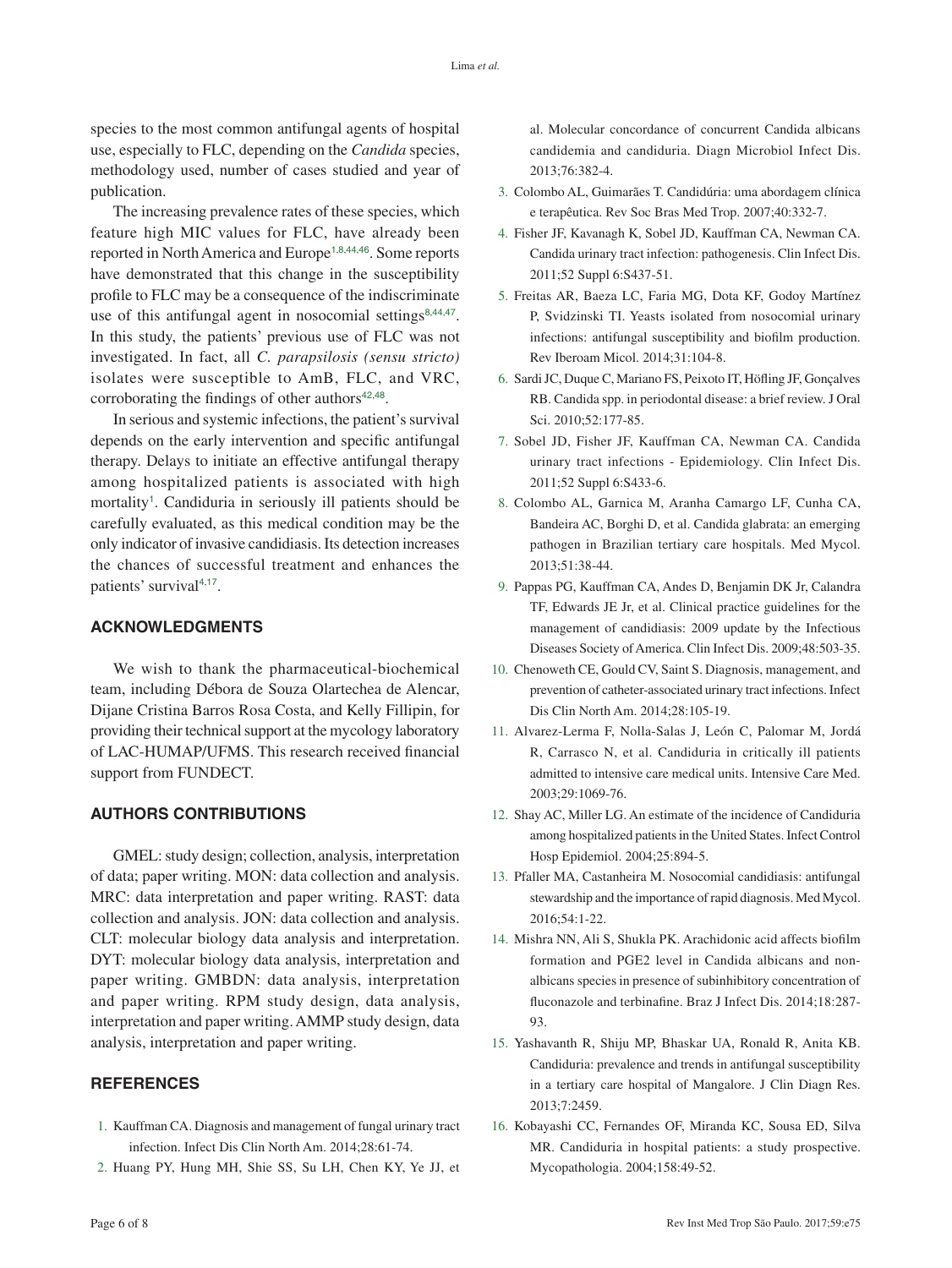- <span id="page-6-0"></span>17. [Singla N, Gulati N, Kaistha N, Chander J. Candida colonization](#page-1-9)  [in urine samples of ICU patients: determination of etiology,](#page-1-9)  [antifungal susceptibility testing and evaluation of associated](#page-1-9)  [risk factors. Mycopathologia. 2012;174:149-55.](#page-1-9)
- 18. [Rycovska A, Valach M, Tomaska L, Bolotin-Fukuhara M, Nosek](#page-1-10)  [J. Linear versus circular mitochondrial genomes: intraspecies](#page-1-10)  [variability of mitochondrial genome architecture in Candida](#page-1-10)  [parapsilosis. Microbiology. 2004;150:1571-80.](#page-1-10)
- 19. [Clinical and Laboratory Standard Institute. Reference method for](#page-2-1)  [broth dilution antifungal susceptibility testing of yeasts; 4th](#page-2-1)  [Informational Supplement. CLSI document M27-S4. Wayne:](#page-2-1)  [CLSI; 2012.](#page-2-1)
- 20. [Nguyen MH, Clancy CJ, Yu VL, Yu YC, Morris AJ, Snydman](#page-2-2)  [DR, et al. Do in vitro susceptibility data predict the](#page-2-2)  [microbiologic response to amphotericin B? Results of a](#page-2-2)  [prospective study of patients with Candida fungemia. J Infect](#page-2-2)  [Dis. 1998;177:425-30.](#page-2-2)
- 21. [Clinical and Laboratory Standards Institute. Reference method](#page-2-3)  [for broth dilution antifungal susceptibility testing of yeasts;](#page-2-3)  [approved standard M27-A3. 3rd ed. Wayne: CLSI; 2008.](#page-2-3)
- 22. [Morace G, Borghi E. Fungal infections in ICU patients:](#page-3-4)  [epidemiology and the role of diagnostics. Minerva Anestesiol.](#page-3-4)  [2010;76:950-6.](#page-3-4)
- 23. [Achkar JM, Fries BC. Candida infections of the genitourinary](#page-3-5)  [tract. Clin Microbiol Rev. 2010;23:253-73.](#page-3-5)
- 24. [Colodner R, Nuri Y, Chazan B, Raz R. Community-acquired](#page-3-5)  [and hospital-acquired candiduria: comparison of prevalence](#page-3-5)  [and clinical characteristics. Eur J Clin Microbiol Infect Dis.](#page-3-5)  [2008;27:301-5.](#page-3-5)
- 25. [Fraisse T, Lachaud L, Sotto A, Lavigne JP, Cariou G, Boiteux JP,](#page-3-6)  [et al. Recommandations du comité d'infectiologie de l'AFU.](#page-3-6)  [Diagnostic, traitement et suivi des candiduries. Prog Urol.](#page-3-6)  [2011;21:314-21.](#page-3-6)
- 26. [Valenza G, Strasen J, Schäfer F, Frosch M, Kurzai O, Abele-Horn](#page-3-6)  [M. Evaluation of new colorimetric vitek 2 yeast identification](#page-3-6)  [card by use of different source media. J Clin Microbiol.](#page-3-6)  [2008;46:3784-7.](#page-3-6)
- 27. [Kauffman CA, Fisher JF, Sobel JD, Newman CA. Candida urinary](#page-3-7)  [tract infections - Diagnosis. Clin Infect Dis. 2011;52 Suppl](#page-3-7)  [6:S452-6.](#page-3-7)
- 28. [Chang MR, Correia FP, Costa LC, Xavier PC, Palhares DB, Taira](#page-4-1)  [DL, et al. Candida bloodstream infection: data from a teaching](#page-4-1)  [hospital in Mato Grosso do Sul, Brazil. Rev Inst Med Trop Sao](#page-4-1)  [Paulo. 2008;50:265-8.](#page-4-1)
- 29. [Klotz SA, Chasin BS, Powell B, Gaur NK, Lipke PN.](#page-4-2)  [Polymicrobial bloodstream infections involving Candida](#page-4-2)  [species: analysis of patients and review of the literature. Diagn](#page-4-2)  [Microbiol Infect Dis. 2007;59:401-6.](#page-4-2)
- 30. [Kothavade RJ, Kura MM, Valand AG, Panthaki MH. Candida](#page-4-3)  [tropicalis: its prevalence, pathogenicity and increasing](#page-4-3)  [resistance to fluconazole. J Med Microbiol. 2010;59:873-80.](#page-4-3)
- 31. [Passos XS, Sales WS, Maciel PJ, Costa CR, Miranda KC, Lemos](#page-4-4)  [JA, et al. Candida colonization in intensive care unit patients'](#page-4-4)  [urine. Mem Inst Oswaldo Cruz. 2005;100:925-8.](#page-4-4)
- 32. [Sousa IA, Braoios A, Santos TG, Lima JA, Costa RM. Candiduria](#page-4-5)  [in adults and children: prevalence and antifungal susceptibility](#page-4-5)  [in outpatient of Jataí-GO. J Bras Patol Med Lab. 2014;50:259-](#page-4-5) [64.](#page-4-5)
- 33. [Menezes EA, Barbosa AC, Cunha MC, Mendes LG, Cunha](#page-4-6)  [FA. Suscetibilidade a antifúngicos e fatores de virulência de](#page-4-6)  [Candida spp. isoladas em Russas, Ceará. Rev Bras Anal Clin.](#page-4-6)  [2016;48:33-8.](#page-4-6)
- 34. [Neufeld PM, Melhem MS, Szeszs MW, Ribeiro MD, Amorim](#page-4-7)  [EL, Silva M, et al. Nosocomial candidiasis in Rio de Janeiro](#page-4-7)  [State: distribution and fluconazole susceptibility profile. Braz](#page-4-7)  [J Microbiol. 2015;46:477-84.](#page-4-7)
- 35. [Silva EH, Ruiz LS, Matsumoto FE, Auler ME, Giudice MC,](#page-4-8)  [Moreira D, et al. Candiduria in a public hospital of São Paulo](#page-4-8)  [\(1999-2004\): characteristics of the yeast isolates. Rev Inst Med](#page-4-8)  [Trop Sao Paulo. 2007;49:349-53.](#page-4-8)
- 36. [Carvalho M, Guimarães CM, Mayer Jr JR, Bordignon GP,](#page-4-9)  [Queiroz-Telles F. Hospital-associated funguria: analysis of](#page-4-9)  [risk factors, clinical presentation and outcome. Braz J Infect](#page-4-9)  [Dis. 2001;5:313-8.](#page-4-9)
- 37. [Oliveira RD, Maffei CM, Martinez R. Infecção urinária hospitalar](#page-4-10)  [por leveduras do gênero Candida. Rev Assoc Med Bras.](#page-4-10)  [2001;47:231-5.](#page-4-10)
- 38. [Hiller E, Zavrel M, Hauser N, Sohn K, Burger-Kentischer A,](#page-4-11)  [Lemuth K, et al. Adaptation, adhesion and invasion during](#page-4-11)  [interaction of Candida albicans with the host--focus on](#page-4-11)  [the function of cell wall proteins. Int J Med Microbiol.](#page-4-11)  [2011;301:384-9.](#page-4-11)
- 39. [Jain N, Mathur P, Misra MC, Behera B, Xess I, Sharma SP. Rapid](#page-4-12)  [identification of yeast isolates from clinical specimens in](#page-4-12)  [critically ill trauma ICU patients. J Lab Physicians. 2012;4:30-4.](#page-4-12)
- 40. [Bougnoux ME, Kac G, Aegerter P, d'Enfert C, Fagon JY, Group](#page-4-13)  [CS. Candidemia and candiduria in critically ill patients](#page-4-13)  [admitted to intensive care units in France: incidence, molecular](#page-4-13)  [diversity, management and outcome. Intensive Care Med.](#page-4-13)  [2008;34:292-9.](#page-4-13)
- 41. [Tavanti A, Davidson AD, Gow NA, Maiden MC, Odds FC.](#page-4-14)  [Candida orthopsilosis and Candida metapsilosis spp. nov. to](#page-4-14)  [replace Candida parapsilosis groups II and III. J Clin Microbiol.](#page-4-14)  [2005;43:284-92.](#page-4-14)
- 42. [Silva AP, Miranda IM, Lisboa C, Pina-Vaz C, Rodrigues AG.](#page-4-15)  [Prevalence, distribution, and antifungal susceptibility profiles](#page-4-15)  [of Candida parapsilosis, C. orthopsilosis, and C. metapsilosis](#page-4-15)  [in a tertiary care hospital. J Clin Microbiol. 2009;47:2392-7.](#page-4-15)
- 43. [Moris DV, Melhem MS, Martins MA, Souza LR, Kacew S, Szeszs](#page-4-16)  [MW, et al. Prevalence and antifungal susceptibility of Candida](#page-4-16)  [parapsilosis complex isolates collected from oral cavities of](#page-4-16)  [HIV-infected individuals. J Med Microbiol. 2012;61:1758-65.](#page-4-16)